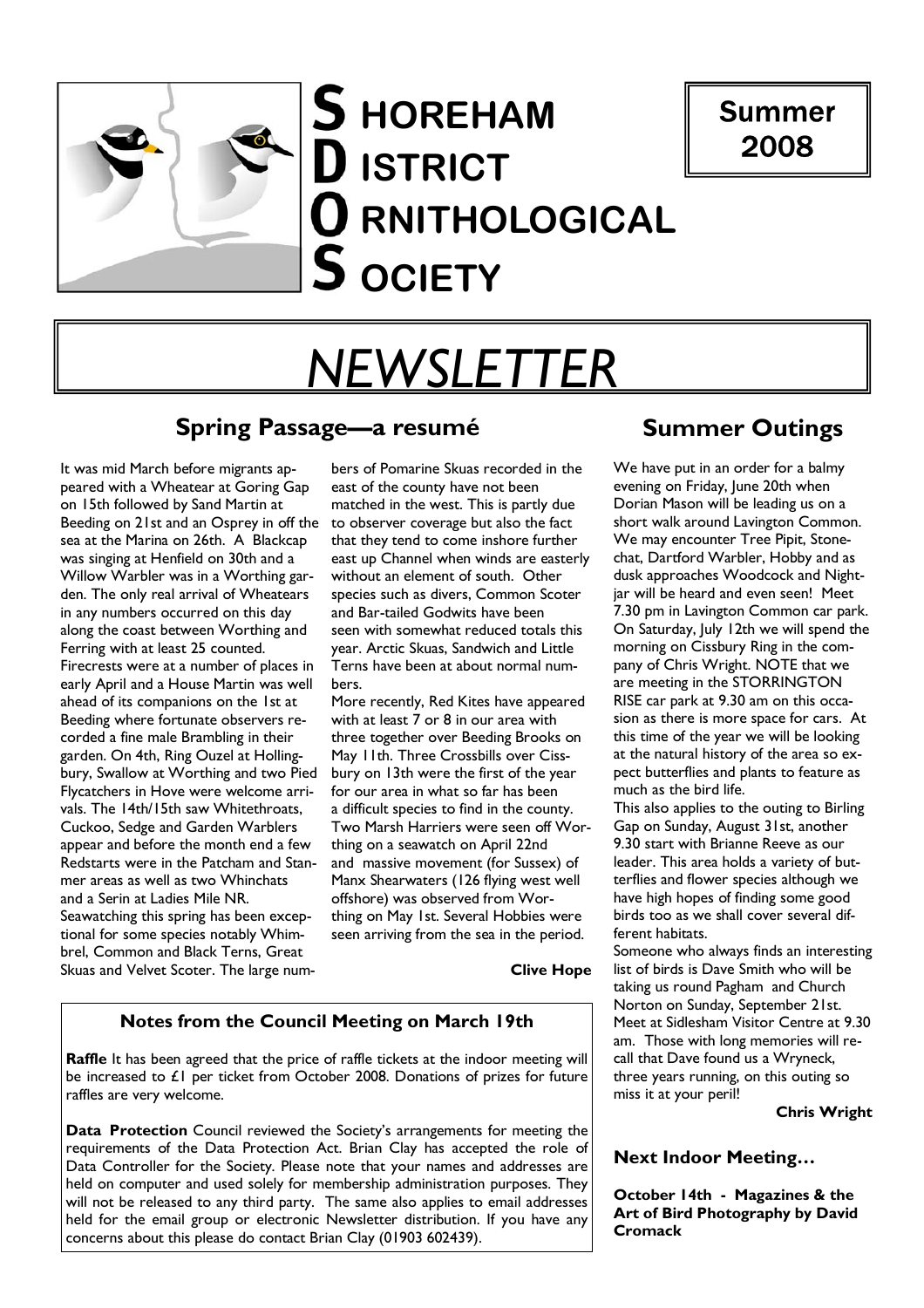# **Living the Dream?**

"Daphne, come and have a look at this" Our first Cyprus Wheatear had arrived in the garden. And so this cry was repeated time and again, including many from my wife who has a keen eye for the 'bird that looks different'. Having an interest in all forms of wildlife there were many other creatures seen for the first time. But perhaps I should say, briefly, how we came to be living in Northern Cyprus.



*Cyprus Warbler-Ken Hearne* 

Ten years ago, our youngest daughter was working as a tour guide in Turkey, and met and subsequently married a Turkish Cypriot. They lived in the UK for seven years but he yearned to return to Cyprus, and after careful thought by all the family, Daphne and I said we would join them. We found a one-and-half acre plot containing 36 olive trees on a rocky hillside near the foothills of the Kyrenia mountain range, and 10 minutes from Kyrenia. This size enabled us to set our two houses 100m apart with a third house to be used as a holiday home for our eldest daughter. This spacing enabled us to retain two wild areas rich in orchids and other wild flowers including a small area of maquis near the back of our house.

During the first year of taking up residence in Cyprus we needed to have a garage built, extra water tanks installed, terraces constructed, etc., all of which need to be supervised. So for this time our birdwatching was mainly from our garden, and it was interesting to record the residents and migrants through the seasons.

Soon after we moved in April three years ago we discovered a pair of Little Owls

were nesting in an olive tree in the back garden, and were delighted when two fledglings appeared a short while later. It was also at this time that Bee-eaters started appearing in the sky, calling as if rejoicing the return to their breeding grounds. The first Cyprus Wheatear was soon joined by its mate, and they stayed in and around the garden during the nesting season. The Cyprus Warbler, resident all year, was now bursting into song and breeding nearby. Other warblers passing through the garden included Cetti's, Olivaceous, Spectacled, Sardinian, Lesser Whitethroat, Blackcap and Chiffchaff. During the summer many birds moved up to the mountains to benefit from the better food supply generated by the more lush vegetation. Apart from an occasional Hobby we were then left with our all-year round residents: Great Tit, House Sparrow, Magpie and Hooded Crow. After this lull in sightings we were surprised to see walking past the kitchen window in stately procession a family of Chukars parading in their finest livery. Then there was a flurry of autumn activity with Red-breasted Flycatcher, Masked and Red-backed Shrike, and Spanish Sparrows appearing around the house. Perhaps the most memorable sights were the formations of Demoiselle and later Common Cranes demonstrating their precision flying. On their outbound migration Bee-eaters tend to linger often perching on nearby overhead electricity cables as if they were reluctant to leave, which gives us an excellent opportunity to study their almost iridescent colours. October heralds the arrival of the first of the winter visitors, the Stone $chat - a poser par excellence, fol$ lowed by Black Redstarts, and together they stay in and around the garden all winter. An open area between our houses is always an attraction for small groups of Woodlark, and with the onset of severe weather in Eastern Europe these are joined by typical UK garden birds such as Robin, Chaffinch, Blackbird and Song Thrush.

With more time to explore the countryside we found reservoirs to be the most productive areas. Many were built in valleys fed by rain flowing down the mountains and are steepsided with not much more than a few Moorhen and Mallard on the water.

Those constructed on the plains with shallow margins are particularly good in spring. Here we have seen Great White Egret, Wood Sandpiper, Little Ringed and Spur-winged Plover, Collared Pratincole and Black-winged Stilt. If there are small trees nearby then Night, Squacco and Purple Herons, together with Great Spotted Cuckoo, are sometimes present. This spring we are experiencing our worst drought for 60 years and these reservoirs are mostly dried out with huge cracks in the mud base. During the winter the only significant rainfall was three inches in February and shortly after we visited our nearest reservoir only to find the rain had not even filled the cracks. There was an eerie silence broken only by the occasional chirping of House Sparrows. Looking at the deep ravines near our house, gouged out many years ago by water shed from the nearby mountains, and now always dry, one realises how much the climate has changed here.

In Northern Cyprus there are no published sightings. In three years of birding I have never met another birdwatcher. There are references to reservoirs and other places worth visiting in one or two books and in trip reports, but these can soon be out of date because of change of use and the building boom that has taken place over the last few years. So it is almost like going back 50 or 60 years when you discovered the birds yourself without help from anyone else. As a change one can get together passport, driving permit and euros, and go 'abroad', i.e. to the Republic of Cyprus, which is usually just referred to here as the 'south'. We drive to Nicosia, the last divided capital in the world, go through Turkish Cypriot passport control, cross the green line manned by UN soldiers, and then through Greek Cypriot passport control. Sightings in the south are published on the internet which helps determine where the most productive sites are likely to be. However, it takes three hours to get to Pafos in the west, so we are more likely to head south for the delights of Larnaca Sewage Works. In addition to birdwatching I used to record butterfly sightings for Butterfly Conservation when living in the UK. A butterfly I never saw was the Swallowtail, and little did I think that one day it would be a common species in the

garden. It is a prolific egg layer and uses parsley for this purpose instead of the usual fennel which will have died down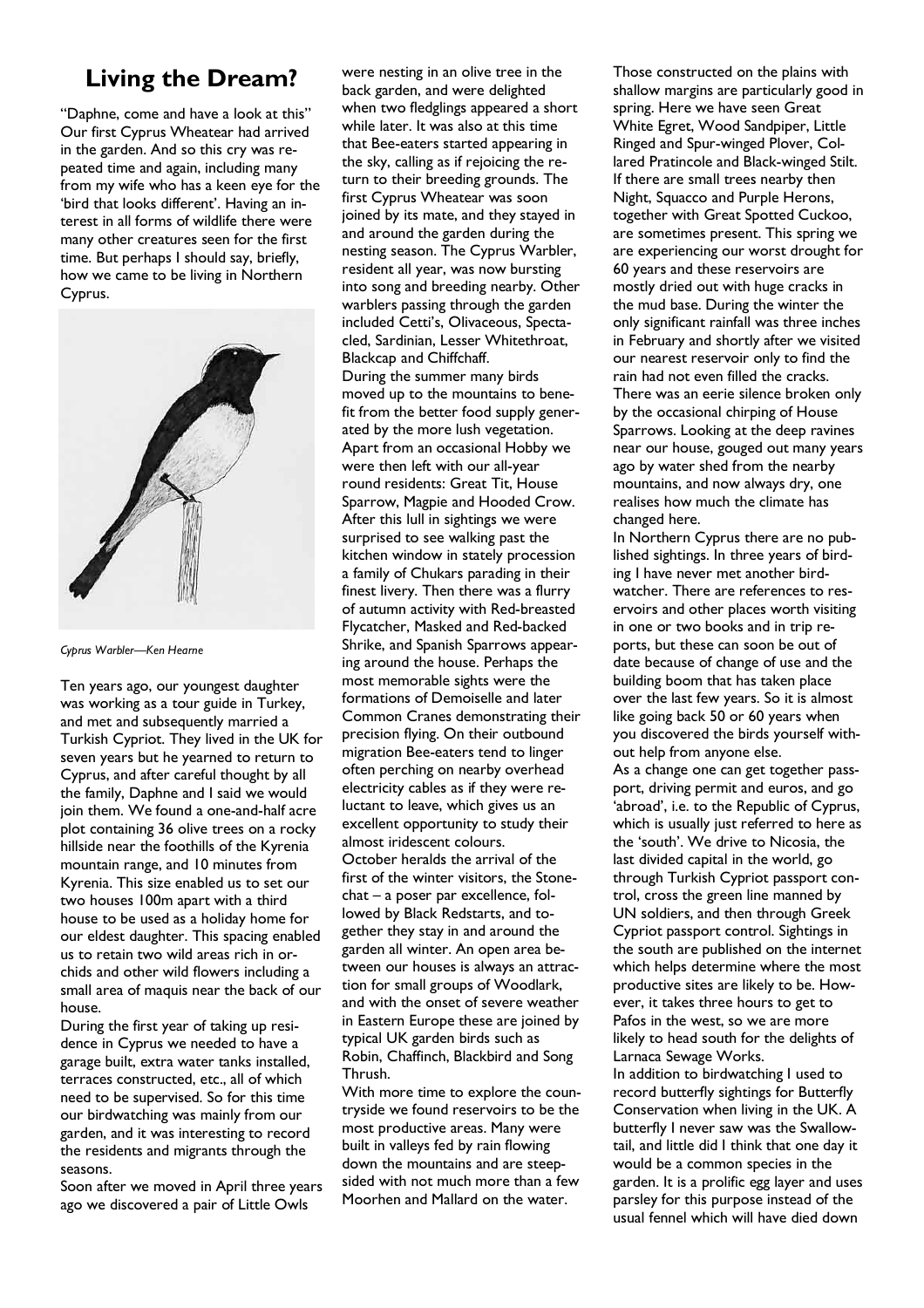by early summer. As a result picking parsley for the table takes time as each leaf has to be checked for eggs before it is used. I would not want some eggs to be lost because I had eaten them! Surveying areas for butterflies is very worthwhile here, and I have been able to find species never recorded before in some 5km squares.

The most important influence on daily lives is of course the high light intensity. Even in mid-winter driving through the lanes to Kyrenia one is constantly distracted by the ripening oranges and lemons glinting in the sun like gaudy baubles. Another factor is the friendliness of the locals. The car park attendant in Kyrenia greets me with greater enthusiasm each time I park there. It will not be long now before he kisses me. I can appreciate this may not be a plus point for everyone. So what is the downside? Without doubt it is the shooting of birds during the winter on two days a week. Those living in a town will hardly be aware of it, but in the countryside it is not possible to ignore it. When the north of the island is eventually included in the EU I can foresee strong resistance to stopping this activity. So are we living the dream? As the Turkish Republic of Northern Cyprus is not recognised by the rest of the world, apart from Turkey, we must be living in a country that does not exist. So one day we will wake up and realise it has been all a dream!

#### **Ken Hearne**

## Let's Amble down The **Hamble**

#### **Monday 21st April 08**

When I was at school, one of my main hates was cross country running. As a result I became a rambler and a cyclist and have remained so ever since. The trouble is though, if you remain in the same locality all of your life, it becomes more and more difficult to find new places to visit. So I started to search a bit further afield.

Several years ago we had a speaker come to the club who came from Titchfield Haven or thereabouts. He had photos of Spoonbills taken locally. (The Haven website currently shows pictures of Spoonbills taken in May 2007.) As a rambler my aim was to devise a walk starting at the top of the Hamble. just south of the A27, walk south on the east bank of the Hamble, east along the Solent Way to Titchfield Haven then north on the Titchfield canal to the village of Titchfield itself. It left some

logistics to sort out, namely how to get from Titchfield back to the Start at Lower Swanwick!

As I have a motor caravan I was able to spend time in the area and explore further, to tune things more in favour of bird watchers.

We started our exploration by driving to Titchfield Haven. As it was Monday we found plenty of free parking on the front, facing the sea with the Isle of Wight beyond. The National Nature Reserve is immediately behind, with a Visitors' Centre as well. Unfortunately it was only open from Wednesday to Sunday. (9.30-5 in Summer/4.30 in winter). The Visitors' Centre is free to visit but a charge is made for the Reserve. Web information tells us that the Reserve has a record of over 200 bird species and is the Summer breeding ground of the Avocet. (A couple of people we met on the following day told us that there were Avocet currently on the Reserve.) The only birds we saw on the reserve, from the coastal road was a huge gaggle of Black-heads kicking up a devil of a din.

We walked north on the west side of the reserve adjacent to the Titchfied canal (not a very exciting narrow waterway) for a while and returned to the coast as the tide was dropping. A few puddles so we wore boots. A couple of Redshank paid us a visit and a lot of Turnstone made their way along the beach, doing what Turnstones do! A couple of Eider drifted by, out in the bay. Egret were about as well. We returned to our campsite in the Bere Forest with plans to explore further the next day.

#### **Tuesday 22nd April 08**

Down near the mouth of the Hamble, where it joins Southampton Water is Warsash. There are 2 car parks, one on Shore Lane, by the Harbour Office (4 hour limit) and one nearby in Passage Lane. Both are free of charge.

We walked south from here, (wearing trainers) along the Solent Way and soon came to the Hook with Warsash Nature Reserve. It is open access. There is a hide overlooking a sizeable pool. We saw Oystercatcher, Shelduck, Lapwing, Moorhen, Coot, Dunnock, Heron and of course Canada Geese. Opposite there was a long shingle bank off shore with a few Lapwing along its length. We continued on the Solent Way, with Southampton Water tight up on our right hand side and the reserve opening out on our left. Plenty of low gorse and taller shrubs in front with several pools behind gave a good habitat. We next added a flock of Bar-tailed Godwit to the list. These were nestled down beyond the main pool. More Lapwing, an Egret and Mute Swan. We continued along the path for a bit and added Linnet, Stonechat and Greenfinch. The beauty of this site is that the sun (if it's out!) is behind you, so viewing is good. This coastal strip has great potential for easy viewing. No doubt at a lower tide there will be a wider variety still. We decided that we would make an inland loop back to Warsash. We took the first public footpath going left which took us through some pretty high value properties, at the end of which were fields with standing oaks . Not a bungalow in sight! We took a left footpath into a field and curved round left until we came out on a road. On the right was a road bridge over an area of reeds. There was parking here if it was needed. We continued via the bridge up a small hill and soon forked left on a footpath that led us back to the coast and the first pool with the hide. From here we returned to the quayside where we had parked. There is a pub on the quayside as well. Even if you don't find any birds there is plenty of shipping in the channel to look at. The web lists 2.5 hours before high tide as the best time to visit the Hook with Warsash Reserve area.

**LOGISTICS** Take the M27 as far as junction 9. This will take you off in the Lower Swanwick area. Head south to either Titchfield or Warsash. It is HIGHLY ADVISABLE to have some form of local street map of the area as it is very much "bungalow town" without signposts until you actually get to the coast. These can be obtained off the web at www.OrdnanceSurvey.co.uk click on "Get a map from the Ordnance Survey". Once you have got your map you can paddle around and move the map sideways to get to Swanwick, Warsash etc. Use a scale of 1:25,000 or move the slider up or down to suit. Another very useful website is www.hants.gov.uk/hampshirecountryside